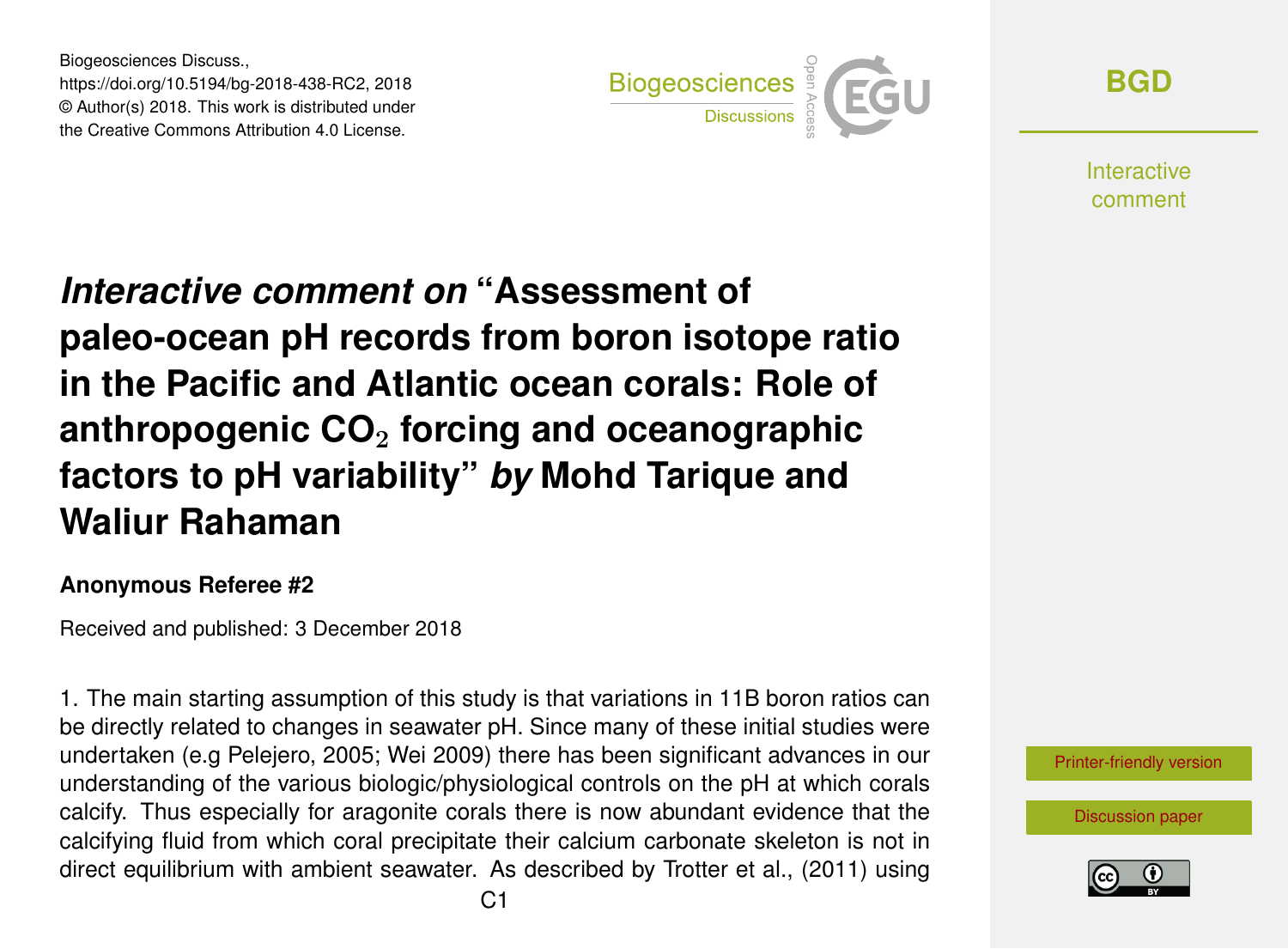boron isotopic systematics, corals not only elevate their pH relative to seawater but do so with a gradient with respect to seawater pH. 2. From experimental studies for Porites cylindrica,  $p$ HSW =  $(p$ HCF  $-$  4.72 $)/0.466$  was utilised here by Tarique, but without justification. This equation (by Trotter et al., 2011 based on data from Honisch 2004) is for fixed temperature and is NOT applicable to all corals species as applied in this study. A number of studies have also shown differences in the gradient term. It has also been shown that different coral species (sometimes even of the same species) will have different sensitivities (i.e both in the absolute offset from seawater as well as the relative sensitivity/gradient). Thus the starting assumption assumed here all Porities and even that the species Diploastrea heliopora analysed by Wu et al has the same 'calibration as derived for Porites cylindrica is clearly incorrect. Thus even under ideal conditions sensitivities of samples analysed is expected to be variable. 3. Additionally, it is has also become apparent, especially from seasonally resolved studies (e.g McCulloch et al 2017) that there are significant effects of temperature on  $\overline{A}$ d'11B ratios of corals. The magnitude of this variability is significantly larger than the seasonal variations in seawater pH and acts in phase with those changes (ie higher temperature gives lower calcifying fluid pHcf (see e.g McCulloch et al., 2017). Thus ocean warming would be expected to amplify the effects of declining seawater pH due to OA. This may well explain the recent enhanced decline in 11B ratios observed since the 1970's as that generally also coincides with commencement of more pronounced warming. Obviously for comparative studies of the type presented here the effects of differences in regional warming on coral 11B tatios also need to be considered. 4. Correlation and causality: Finding significant interannual or decadal variability in a record doesn't mean ENSO or PDO modulation. For example while rainfall and terrestrial run-off, which influence inshore environments in the GBR, are partially modulated by ENSO, the link with the mid-shelf, Coral Sea and New Caledonia is missing. How other regions are influenced by ENSO, the PDO or NAO is not discussed in the text. Thus the claim "Overall, we observe that all the coral sites in this study come under the influence of ENSO and PDO in the Pacific and AMO and NAO in the Atlantic though the modulation of SST,

## **[BGD](https://www.biogeosciences-discuss.net/)**

Interactive comment

[Printer-friendly version](https://www.biogeosciences-discuss.net/bg-2018-438/bg-2018-438-RC2-print.pdf)

[Discussion paper](https://www.biogeosciences-discuss.net/bg-2018-438)